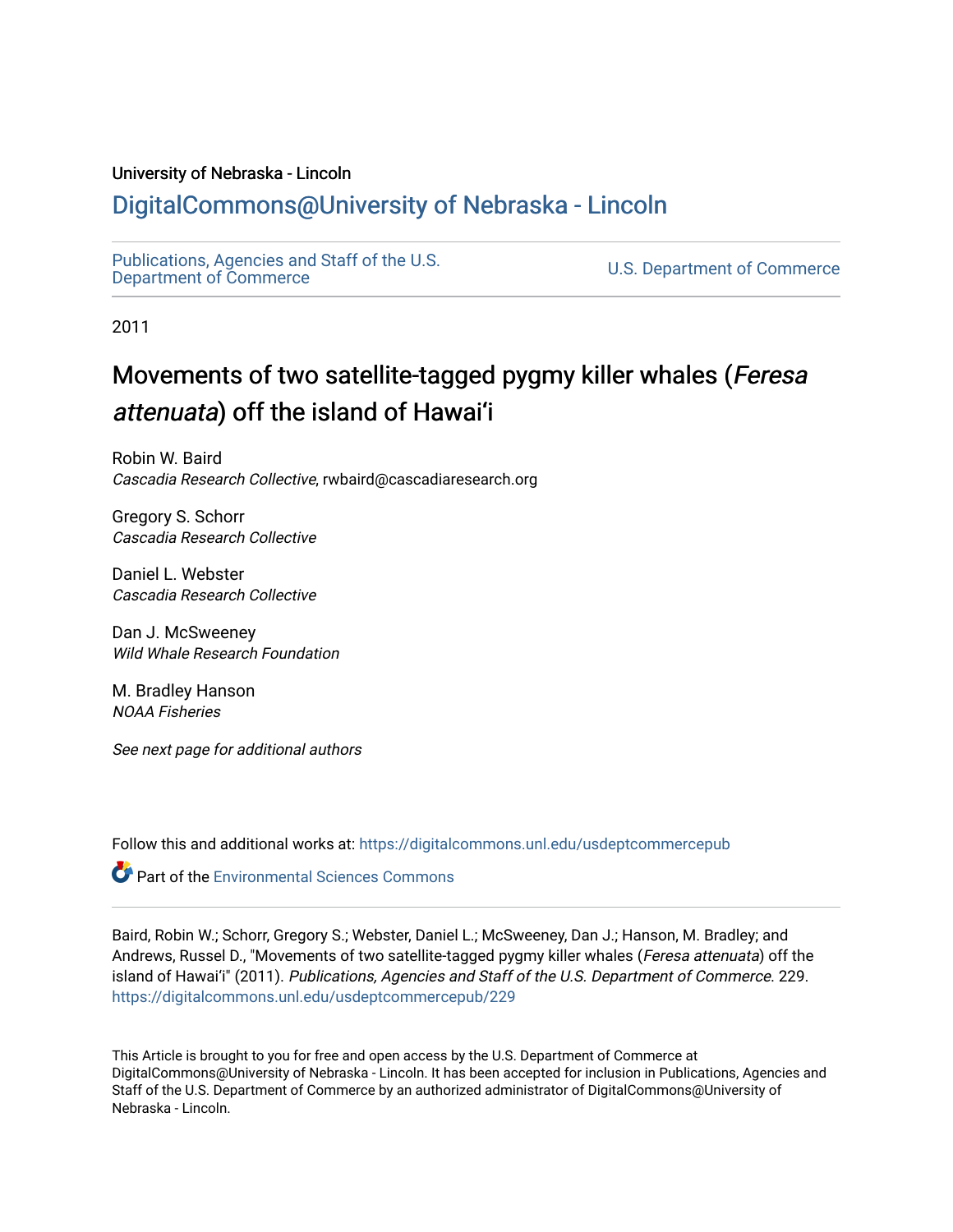### Authors

Robin W. Baird, Gregory S. Schorr, Daniel L. Webster, Dan J. McSweeney, M. Bradley Hanson, and Russel D. Andrews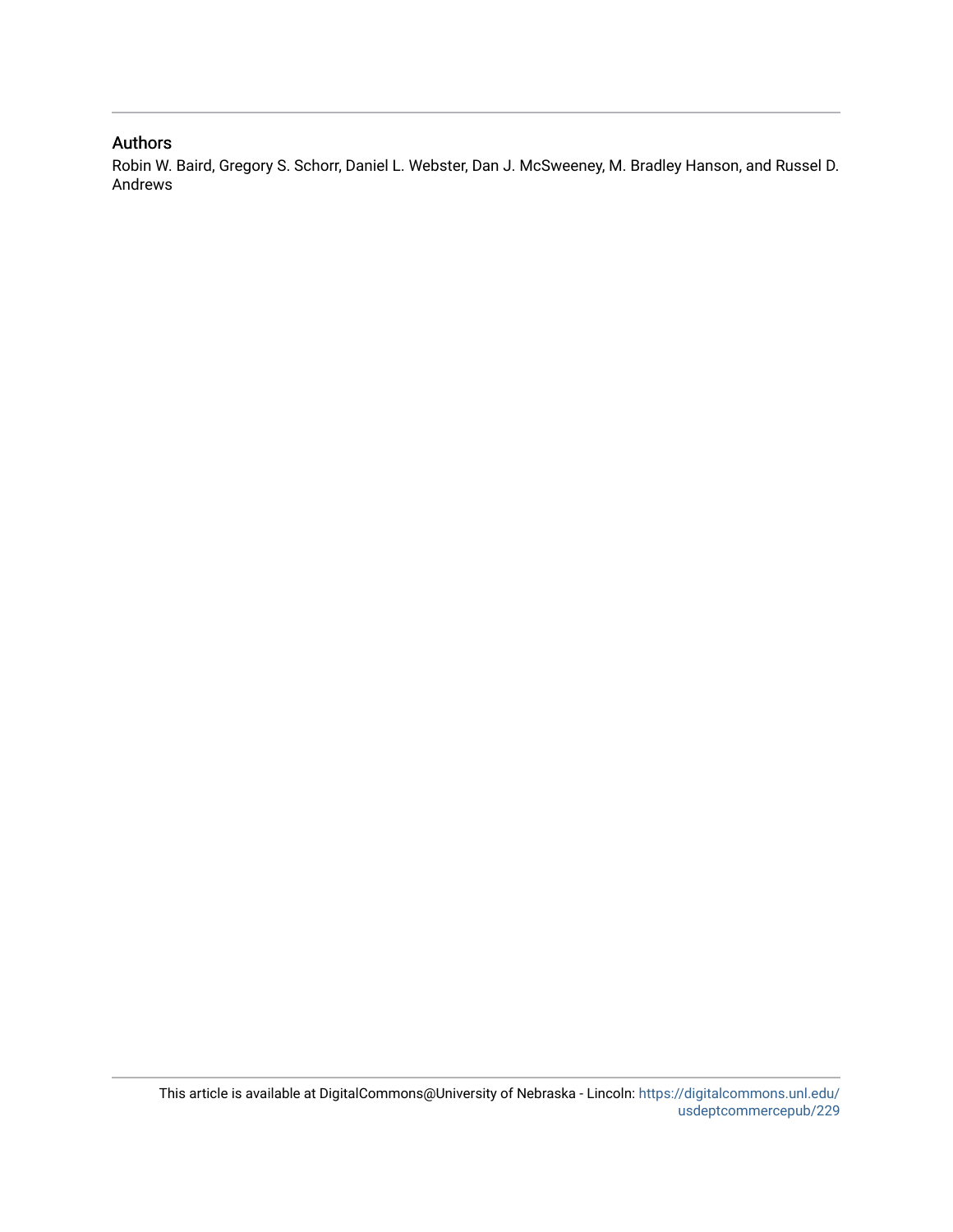## **Marine Mammal Science**





# **Notes**

MARINE MAMMAL SCIENCE, 27(4): E332–E337 (October 2011) 2011 by the Society for Marine Mammalogy Published 2011. This article is a US Government work and is in the public domain in the USA. DOI: 10.1111/j.1748-7692.2010.00458.x

Movements of two satellite-tagged pygmy killer whales (*Feresa attenuata*) off the island of Hawai'i

> ROBIN W. BAIRD GREGORY S. SCHORR DANIEL L. WEBSTER Cascadia Research Collective,  $218 \frac{1}{2}$  W. 4th Avenue, Olympia, Washington 98501, U.S.A. E-mail: rwbaird@cascadiaresearch.org

DAN J. MCSWEENEY Wild Whale Research Foundation, P. O. Box 139, Holualoa, Hawaii 96725, U.S.A.

> M. BRADLEY HANSON Northwest Fisheries Science Center, NOAA Fisheries, 2725 Montlake Boulevard East, Seattle, Washington 98112, U.S.A.

RUSSEL D. ANDREWS Alaska SeaLife Center, 301 Railway Avenue, Seward, Alaska 99664, U.S.A. and School of Fisheries and Ocean Sciences, University of Alaska Fairbanks, Fairbanks, Alaska 99709, U.S.A.

Pygmy killer whales (*Feresa attenuata*) are a rare tropical oceanic odontocete that are normally found close to shore only around oceanic islands (Donahue and Perryman 2009, McSweeney *et al.* 2009). In the Exclusive Economic Zone (EEZ) surrounding the Hawaiian Islands there is a single stock of pygmy killer whales recognized (Carretta *et al*. 2010). In the Hawaiian EEZ they are the third-least abundant of the 12 species of delphinids documented, with an estimated abundance of 956 individuals ( $CV = 0.83$ ; Barlow 2006). Around the island of Hawai'i a long-term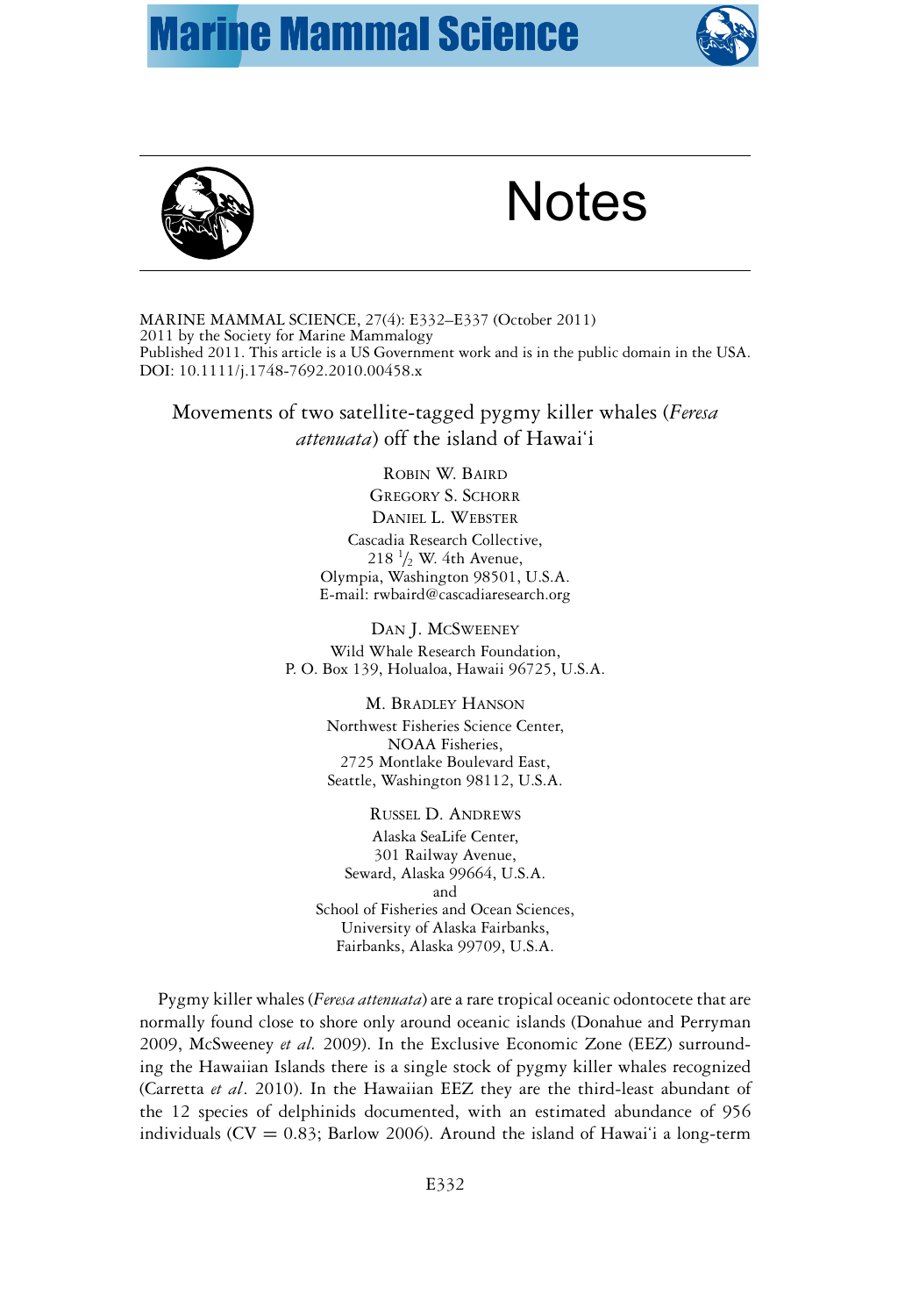photo-identification study has identified a small population that exhibits high site fidelity (McSweeney *et al.* 2009). This species is encountered only infrequently (an average of once every 35 d on the water), and thus limited information is available to examine movements based on location records of photo-identified individuals. Only a small number of identification photos have been available from other islands in the main Hawaiian Islands so there has been little ability to assess movements among islands.

As part of a long-term research effort to examine odontocete movements, habitat use, ecology, and abundance (Baird *et al.* 2008, 2009, 2010), we remotely deployed two dorsal fin attached satellite tags on pygmy killer whales off the island of Hawai'i in 2008 and 2009, and report here on movements and habitat use of these two individuals. Given the accumulating evidence of multiple discrete populations of other, better studied, species of odontocetes around the main Hawaiian Islands (Chivers *et al.* 2007, 2010; Baird *et al.* 2008, 2009; Andrews *et al.* 2010; Courbis *et al*. 1), information on movements of pygmy killer whales is relevant to assessing whether multiple stocks of this species also exist within the Hawaiian EEZ. While the sample size is small, because of the low encounter rate and the usual difficulty in approaching individuals close enough for tagging, it is unlikely we will be able to obtain additional movement data from this species any time soon. Information from the two tags represents the only information available on movements for this species and greatly increases information on habitat use.

The satellite tags were a small location-only SPOT5 tag (Wildlife Computers, Inc., Redmond, WA) in the Low Impact Minimally Percutaneous External-electronics Transmitter (LIMPET) configuration (Andrews *et al.* 2008, Schorr *et al.* 2009, Baird *et al.* 2010) with attachment darts that penetrated 4.5 cm into the dorsal fin. The tags were attached using a pneumatic rifle from a distance of 2.5–6 m. Based on predicted satellite overpasses and taking into account the potential battery life and attachment duration, the tag deployed in 2008 was set to transmit 15 h/d for periods from 2 to 4 h in duration with intervals between transmission periods ranging from 1 to 3 h. The tag deployed in 2009 was set to transmit 13 h/d for periods from 2 to 3 h with intervals from 1 to 4 h between transmission periods. Tagged whales and other individuals in the group were photo-identified and matched to a longterm photo-identification catalog (see McSweeney *et al.* 2009) to determine sighting history. Age class (adult, subadult) was estimated in the field based on body size relative to other individuals.

Data obtained from the Argos system was processed with the Douglas Argos-Filter v. 7.06 (available at http://Alaska.usgs.gov/science/biology/spatial/douglas.html, accessed January 2009) using two independent methods: distance between consecutive locations, and rate and bearings among consecutive movement vectors. Each location is assigned a "location class" by Argos, which reflects the estimated precision of the location, with the most precise locations being classes 3 and 2. We set the Douglas Argos-Filter to automatically retain location classes 3 and 2. Maximum rate of movement was set at 10 km/h. Depth and distance from shore for all locations which

<sup>&</sup>lt;sup>1</sup>Unpublished data from S. Courbis, Biology Department, Portland State University, P.O. Box 751, Portland, OR.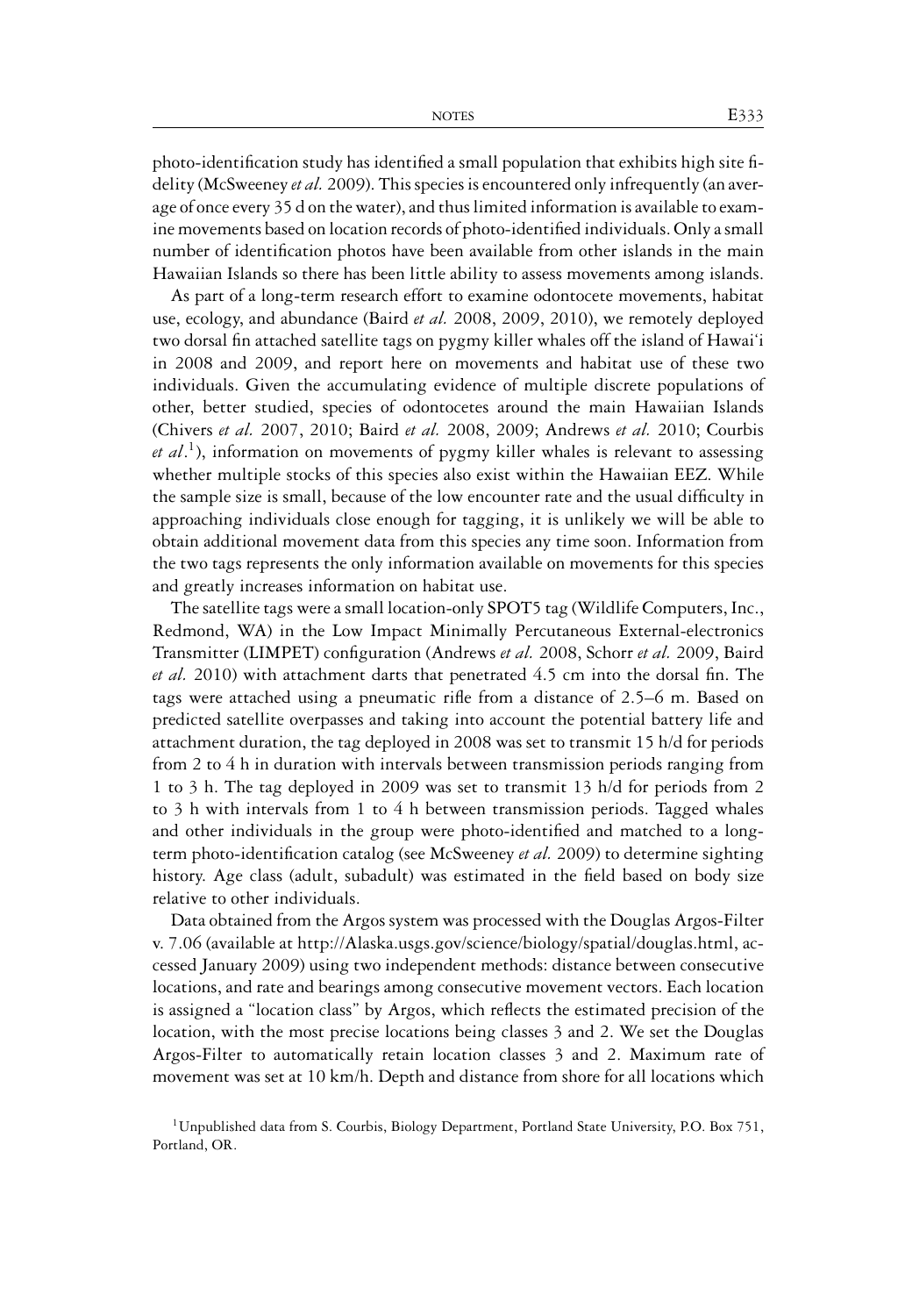| Argos location class | Individual |         |
|----------------------|------------|---------|
|                      | HIFa398    | HIFa279 |
| 3                    | 5.8        | 5.8     |
| 2                    | 21.1       | 14.4    |
|                      | 20.2       | 37.6    |
| $\theta$             | 13.5       | 23.1    |
| A                    | 20.2       | 11.0    |
| B                    | 19.2       | 8.1     |
|                      |            |         |

*Table 1.* Percentage of locations of different Argos location classes by individual pygmy killer whale.

passed the Douglas Argos-filter were determined in ArcGIS v. 9.2 (ESRI, Redlands, CA) using a 50  $\times$  50 m multibeam synthesis bathymetry model from the Hawai'i Mapping Research Group (available at http://www.soest.hawaii.edu/HMRG/ multibeam/index.php, accessed June 2008). Rates of horizontal movements were calculated using the time and distance between pairs of consecutive locations obtained from 1 to 6 h apart. Shorter and longer intervals between locations were not used to reduce positive and negative biases associated with the variability in Argos location accuracy and reversals in movement direction, respectively. Minimum straight-line distance (*i.e*., not taking into account potential intervening land masses) from the tagging locations were calculated for all points.

A subadult-sized pygmy killer whale (HIFa398 in our catalog) was tagged on 6 December 2008. The individual had not been previously documented in our photoidentification catalog although the group that it was in (12 individuals) contained seven individuals that had been previously documented. An adult-sized pygmy killer whale (HIFa279 in our catalog) was tagged on 8 April 2009. This individual had first been documented in our photo-identification catalog in January 2007 and had been seen on eight occasions prior to tagging (including at the time HIFa398 was tagged). HIFa398 was also present in the group when HIFa279 was tagged. For HIFa398, 104 locations that passed the filter were received over the 11 d span of signal contact (Table 1). Seven locations for HIFa398 plotted on land. For HIFa279, no locations were received for the first 2 d after tagging, but after that 173 locations that passed the filter were received over a 20 d span (Table 1). Fifteen locations from HIFa279 plotted on land. Given the steep slope of the bathymetry in the areas where most of the locations were received and the close proximity to shore in general (see below), locations that plotted on land were used in travel speed calculations.

Both individuals remained strongly associated with the island of Hawai'i over the period that signals were received from the tags (Fig. 1). Median distance from shore was 4.07 km for HIFa398 (range = 0.03–14.08 km) and 4.66 km for HIFa279 (range 0.05–19.9 km). Both individuals moved out of the study area of McSweeney *et al.* (2009) around the south point of the island and along the southeast coast of the island (Fig. 1). HIFa398 remained south of the location where it was tagged over the 11 d period, moving a maximum straight line distance away from the tagging location of about 106 km, although HIFa398 reversed course back towards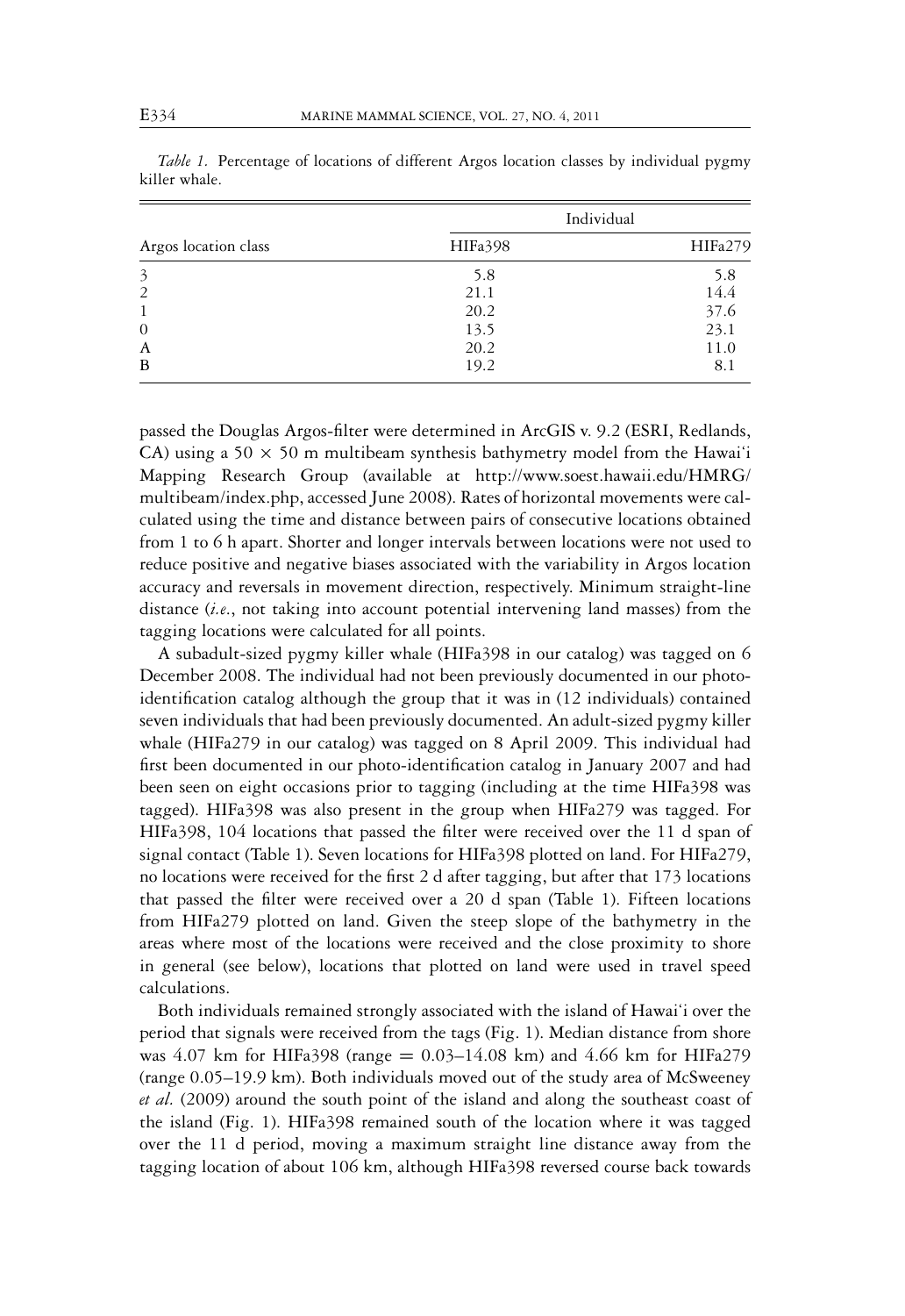

*Figure 1.* Map of the island of Hawai'i showing filtered locations of two satellite-tagged pygmy killer whales. The 1,000 m, 2,000 m, and 3,000 m depth contours are shown.

the tagging location on several occasions (Fig. 2). HIFa279 moved a maximum straight-line distance of 79 km from the tagging location, spending time both south and north of the tagging location and repeatedly reversing direction (Fig. 2). Median depth of locations was 1,093 m for HIFa398 (range  $= 6-2,270$  m) compared to 977 m for HIFa279 (range  $= 8-2,842$  m). The shallowest depths recorded should be taken with caution given the steep slope of the bathymetry and known error associated with Argos satellite locations.

Median travel speed was 3.1 km/h for HIFa398 (*n* = 73 intervals) and 2.7 km/h for HIFa279 ( $n = 112$  intervals). There is one report in the literature of supposed pygmy killer whales traveling at 30 km/h (Castro 2004), however photographic documentation from that sighting indicates the group seen were false killer whales (*Pseudorca crassidens)* rather than pygmy killer whales (Baird 2010). Median travel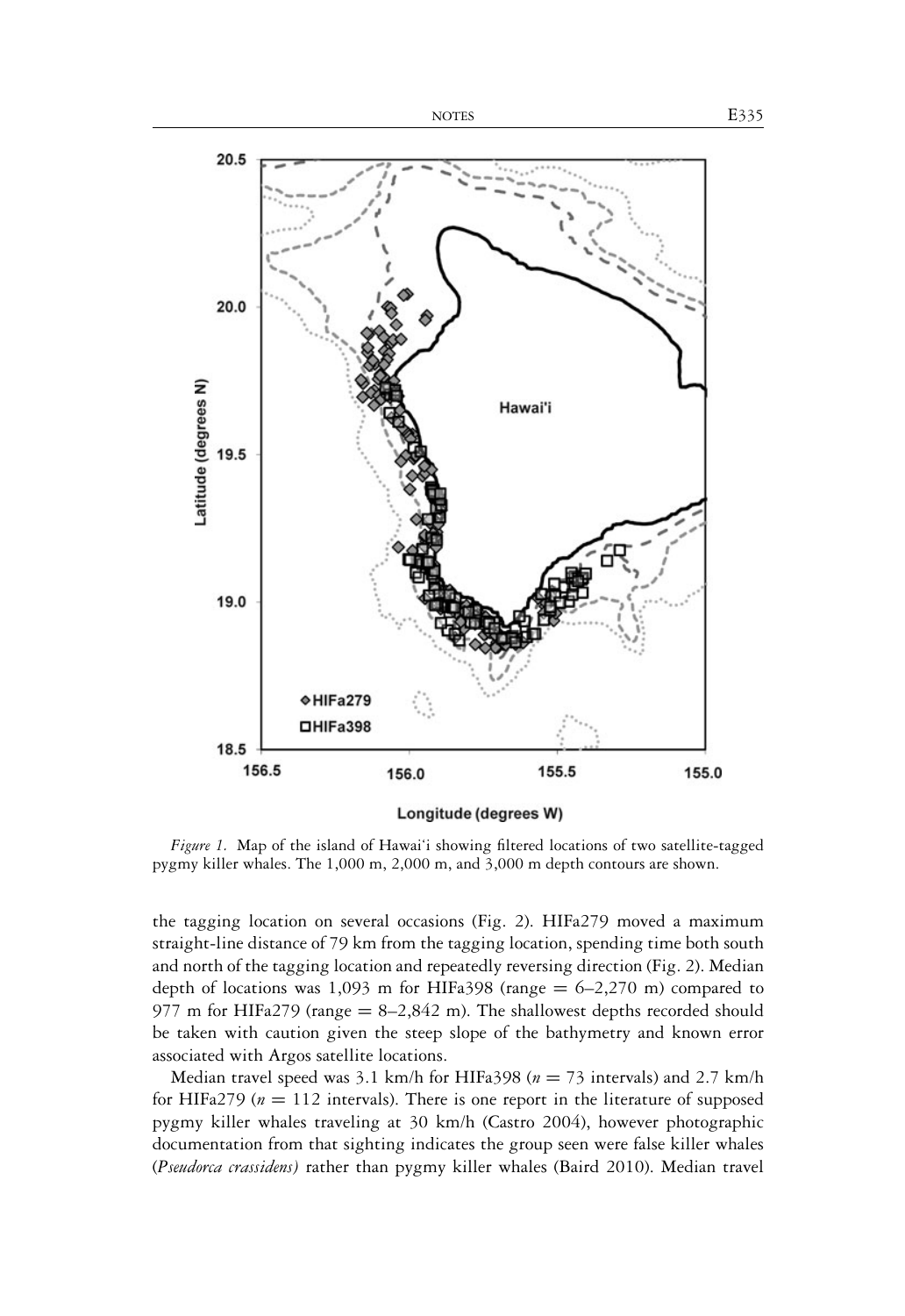

*Figure 2.* Straight-line distance from the tagging location over time for two pygmy killer whales. HIFa398 remained south of the tagging location for the duration of signal contact while HIFa279 moved south of the tagging location for the first 3 d then north until day 10, south again until day 17, north for approximately 1 d, and then remained south of the tagging location for the rest of signal contact. Note the greatest distances are negatively biased when the individuals were along the southeast coast of the island (see Fig. 1).

speeds documented were lower than has been documented for satellite tagged false killer whales (Baird *et al.* 2010) or melon-headed whales (*Peponocephala electra*; Schorr *et al*. 2).

Although our sample size is small, just two individuals tracked over 10 and 22 d, this represents the first information on movements available for this species. McSweeney *et al.* (2009) had noted that high resighting rates of photo-identified individuals indicated a small island-associated population, with individuals repeatedly documented in the area for up to 21 yr. That the two tagged whales remained strongly associated with the island for the period that we have locations corroborates this, providing further evidence that these individuals may be resident to the island and that there may be multiple stocks within the Hawaiian EEZ, rather than a single stock as currently recognized (Carretta *et al.* 2010). Given the relatively short duration of the present observations, more data (*e.g.*, population genetics) is needed to confirm this hypothesis.

#### **ACKNOWLEDGMENTS**

Funding for field work was provided by the U.S. Navy (N45) *via* the Southwest Fisheries Science Center of NOAA Fisheries and the Naval Postgraduate School. Funding for satellite

 $^2$ Unpublished data from G. S. Schorr, Cascadia Research Collective, 218  $^1\!/_2$  W. 4th Avenue, Olympia, WA.